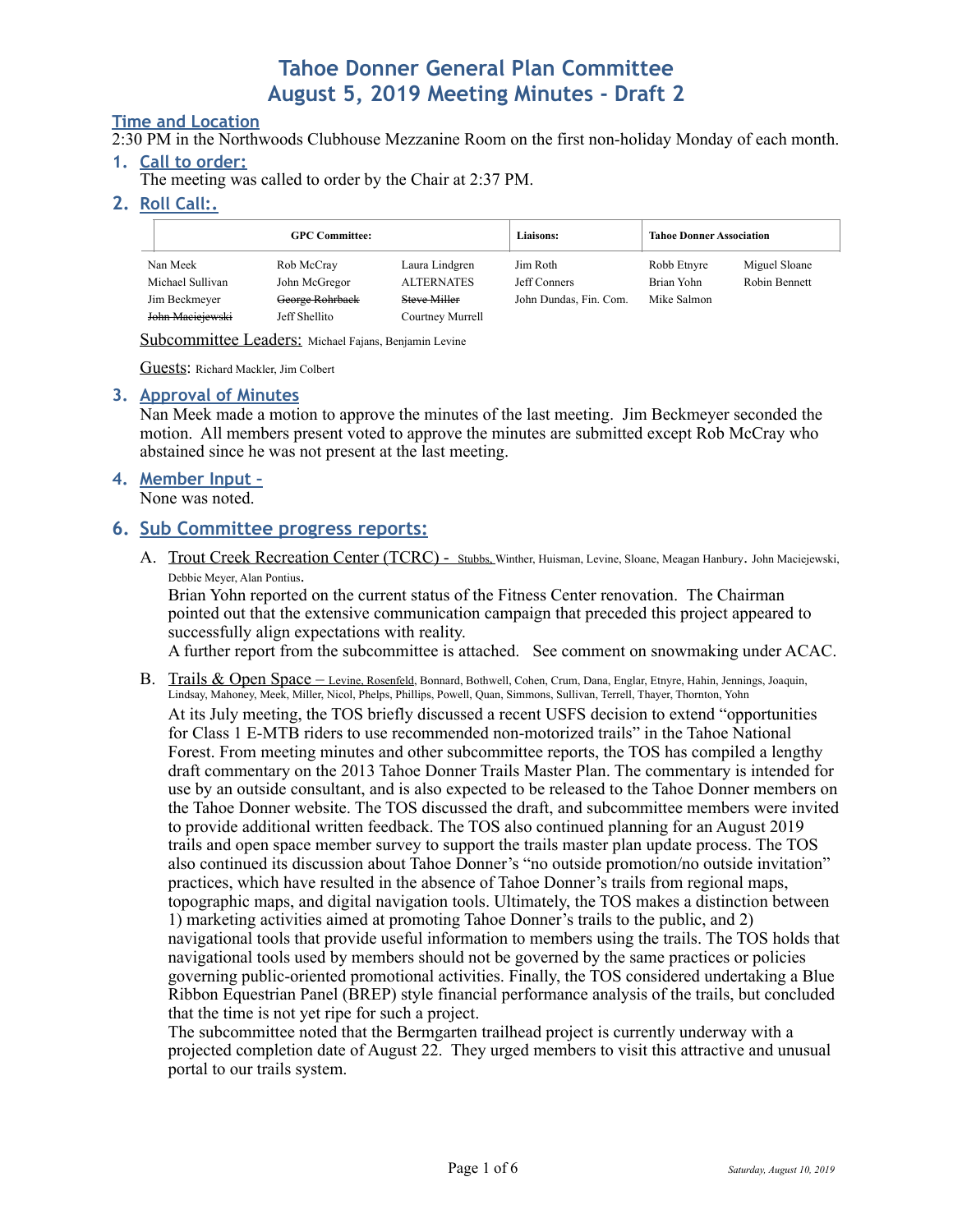C. Golf Course - McGregor, Huisman, Jim Stang, Jim Beckmeyer, Corey Leibow, Brian Gauney, Pat Gemma, Kevin Kuehne, James Murtagh. Denise Rebar, Keith Williams

At our July meeting, we reviewed the Golf Course Improvement Project Plan. We clarified that we received Board approval of \$55K in Jan 19 for preliminary activities to include Cary Bickler estimates and Permitting and that activity is in process. Grading Plan and Permits from the Town of Truckee were scheduled for 8 July and all believe this task is on schedule. Next steps are to have Cary Bickler fine-tune the approach and methods of the construction process, which occurred mid-July, and prepare the final Golf Course Bid Package (mid-Aug). TD Board update and overview of Bid Package scheduled for the Aug. 24th TD Board meeting. On a parallel activity TD management is developing a plan to replace all the greens next Spring potentially concurrent with our projected proposal. TD Board members have been provided on-site review of course conditions and were individually briefed while on course and updated at 27 July Board meeting. Cost for green replacement estimated at ~\$300K

D. Downhill Ski Resort- Beckmeyer, Aldridge, McClendon, McGregor, Meek, Miller, Murrell, O'Neil, Rohrback, Huisman, Salmon, Sloan, McCray, Etnyre, Sullivan

The final two components of the Sub Committee's (SC) Stage 3 deliverables should be complete in September. The lodge sizing needs analysis has been dependent on Alston Construction completing its budgetary design proposal, including a square footage recommendation based on Staff's "needs analysis". We expect to review results at our September 9th meeting, then re-weigh in on a sizing recommendation. Benchmarking has one more set of interviews to host. Plan is for this to happen in August with a final review of results at the September 9th meeting. A sourcing timeline was reviewed in the August meeting. With a 3  $\frac{1}{2}$  year time horizon to break ground, it's time to pick up the pace on BOD communication. Jim took an initial step in July, meeting with Charles Wu. In that call we agreed to establish an informal discussion with the Board as soon as possible. Jeff Connors agreed to carry our August SC lodge discussion back to the Board, including relaying our detailed discussion on timing, and the need to set up the discussion group discussed by Jim and Charles. See comment on snowmaking under ACAC.

E. Northwoods Activity Center – Murrell, Lindgren

The subcommittee did not meet in July; however, the subcommittee outreached to the Tennis Club and other tennis enthusiasts to gain their feedback and input for capital improvements over the next 5-20 years. A list of 5 questions were submitted to the Club leaders. These same questions and outreach were conducted last summer, with many email and face to face exchanges, but no feedback was returned. Club leads were busy and then the season was over. The subcommittee is trying again this year and will have this input by next month to add to existing staff recommendations.

Priorities at NWAC continue to be ADA paths and walkways, drainage improvements at POTH (Pizza on the Hill) entrance and garbage area, and additional storage. Parking was enhanced by re-striping this spring. A hot tub is still continually requested by members. Administrative space at the Clubhouse is cramped and inadequate and the operational status of POTH and food service in general will have a significant impact on space requirements and demands, as well as member expectation, satisfaction and enjoyment. The subcommittee believes food service of some kind should continue at NWAC but whether that is in a restaurant form or our food truck TD Eats remains for discussion

#### F. Alder Creek Adventure Center (ACAC) – McCray, Laura Lindgren. John Maciejewski

Snowmaking at Nordic, Snowplay and Downhill - Brian Yohn reported that permitting cannot go ahead without Board approval even though these projects have been previously reported to the Board and the funding is projected in the Capital Funds Projection. An email has been sent to the Board asking for approval to obtain the permits.

G. Communications– Meek, Murrell, Levine, Sullivan The GPC Communications Subcommittee update from Aug. 5, 2019, meeting: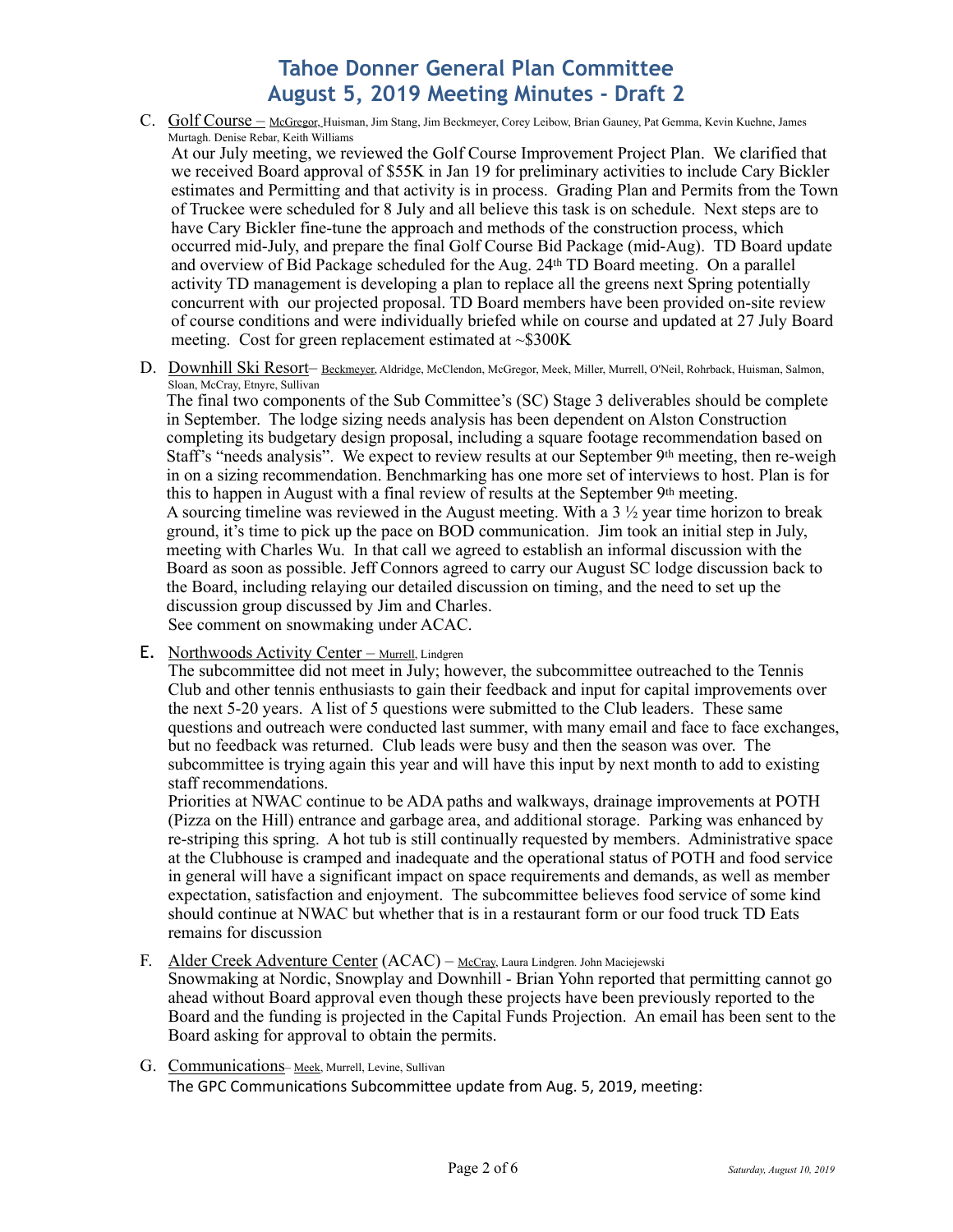**1) Eblasts:** To keep messaging fresh and attractive, three versions of the invitation to participate in Downhill Ski Discussion Groups were written, and will be rotated every other week in TD weekly eblasts. Planning will begin this month on a dedicated eblast for the Downhill Ski Subcommittee.

**2) TD News:** For the Sept. issue, "Meet the Trails" content will feature the Donner Rim Trail extension. Other related content includes Truckee River Day and tree planting, forestry, and defensible space. Oct./Nov. content will include winter operations and ski pass promotion, with a spot open for GPC content in Nov.

**3) Surveys:** Discussion of the Trails and Open Space Survey and review of the GPC Communications Subcommittee's Draft Survey Development document led to questions from Board Liaison Jeff Connors as to whether there was a charter for the GPC Communications Subcommittee (and/or any GPC Subcommittees), whether the Board had seen or approved any such charters, and whether the responsibility for surveys correctly resided with management or subcommittees. Robust discussion ensued. The short answer from the GPC Communications Subcommittee was that there is a charter, it has never been requested by the Board nor reviewed by the Board, and that other GPC Subcommittees have stated "purposes" rather than charters and that the purposes are included in the subcommittees' website content. Discussion also covered the collaboration between staff and subcommittee work on surveys and other communications. Nan will consolidate the GPC Communications Subcommittee charter and the stated purposes of the other GPC subcommittees into a document for review by Director Connors and anyone else who is interested. (This has been done.) 4) Website: Editing of new/updated content continues ongoing.

- H. Demographics– McCray, Maciejewski, Sullivan. No further action is expected until staff is able to provide requested information
- I. Association Master Plan/Capital Projects Process Sullivan, Meek, Nan and Jim Beckmeyer volunteered to help prepare a statement of work for a consultant to help write the revised General Plan. Rob McCray noted that an Association Master Plan should include an overall plan for parking and transportation. This was suggested a year ago but the idea did not make the cut as a GPC project at the Evaluation Team meeting.
- **7. Finance Committee Liaison report Steve Miller**  No report was made.

## **8. New Business:**

## General Plan Committee Objectives

The GPC shall create a set of medium and long-term objectives in accordance with the recent request from the Board. A copy of the 2019 Objectives i(**attached)** was discussed and approved by the committee members. This will be submitted to the Board.

### Standard Deviation Memo

I recently circulated a memo to highlight the variation in revenue of our winter amenities. This caused some misunderstandings. If anyone wants to discuss this further, it will be done if there is time in the meeting. Please note that major businesses invest a lot of money to eliminate variation and that it is possible that the annual assessment might be decreased if variation were decreased.

### **Updated list of Potential Capital Projects:**

The Sort Team project list is at: [TahoeDonner.com/Members/CapitalProjects/PotentialProjects](http://www.tahoedonner.com/members/capital-projects/future-potential-projects/).

### FUTURE ISSUES TO BE ADDRESSED

The Chairman requested that subcommittees post their meetings so that interested members can attend.

### **Adjournment:**

The meeting was adjourned at 4:05 PM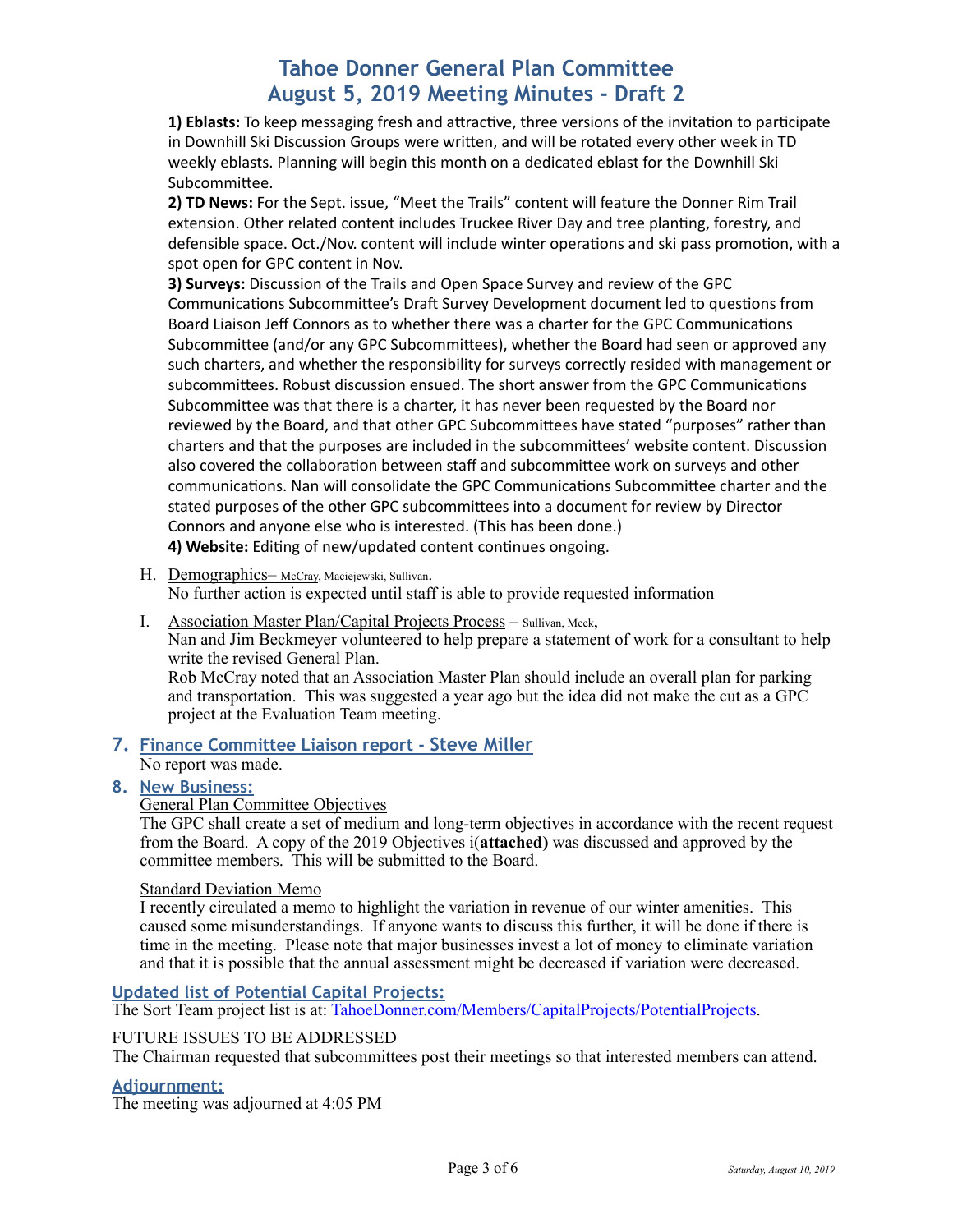### **Next Meeting:**

The next meeting will be held on September 9, 2019 at 2:30 PM at NWCH Mezzanine.

### **Note, the following committees are not yet active or are on-hold**

- i. Marina Recreation Center Fajans. The report written by Michael Fajans a year ago is still a valid description of the status of this amenity.
- ii. The Lodge TBD Leadership of this subcommittee is under discussion.
- iii. Cluster Mailboxes Rohrback, Fajans, McGregor Subcommittee deactivated. Awaiting direction by the Board
- iv. Employee Housing Fajans. This committee currently tracks the activities of other community groups that are studying or acting on the same issue.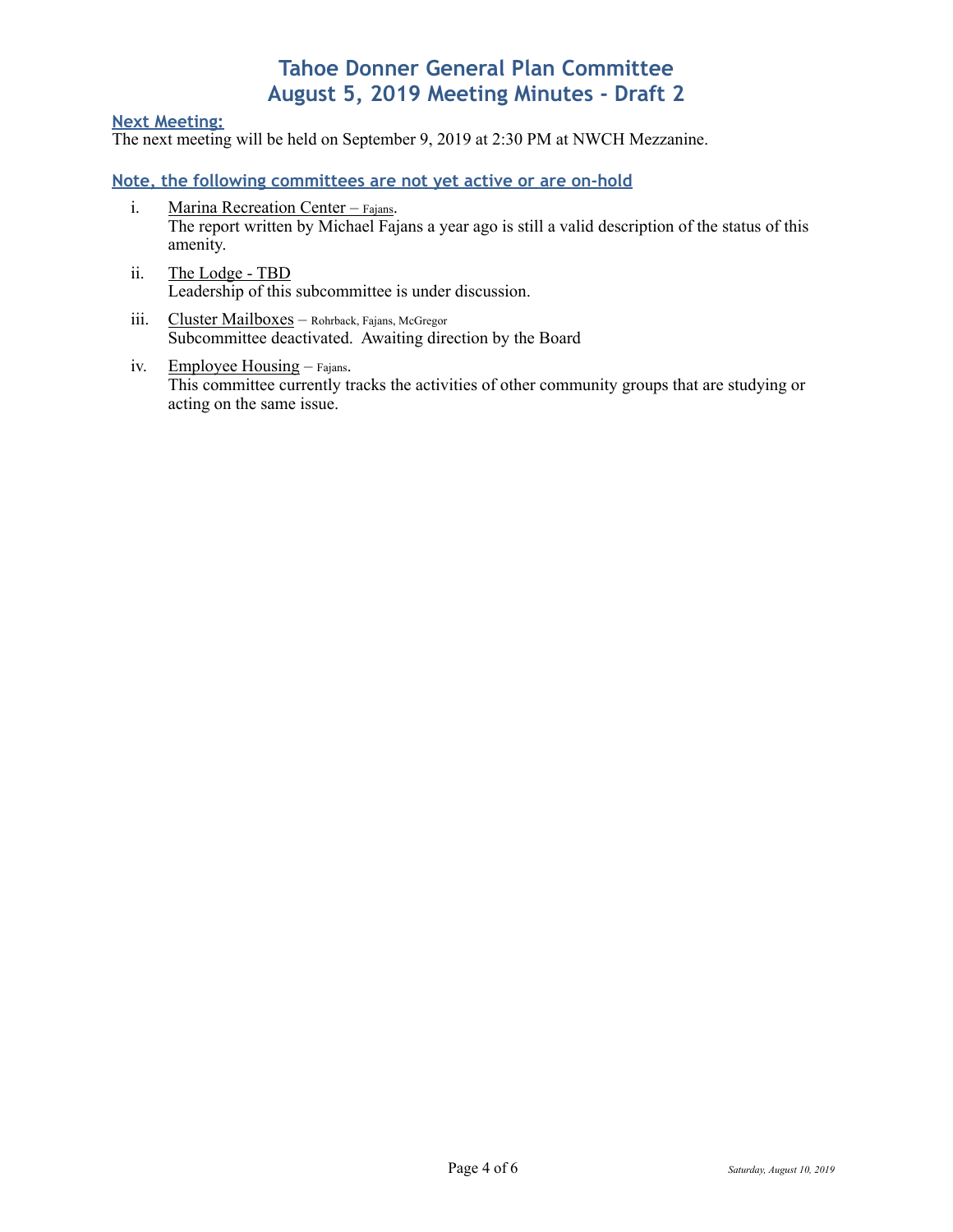## *TCRC Open Member Meeting 7/18/2019*

Kyle Winther (TCRC Amenity Manager) and Tommy Kelly (Assistant Manager) hosted a Member Information meeting with complimentary tri-tip BBQ on 7/18 at the TCRC fitness classroom to inform Members on progress on Phase 2 of the expansion project, staff plans for overdue weight/strength equipment replacement, and to receive member feedback. Eighty-five members attended (with an estimated median age of 65). In a 30 min Power Point presentation, Kyle showed construction progress on Phase 2 and reported that Mt. Lincoln Construction was on schedule for January, 2020, completion.

Whereas the cardio equipment is on an approved 3-year replacement schedule, the weight/strength equipment has not been on such a schedule and is long overdue for replacement. After considerable research, the TCRC Staff have selected Life Fitness/Hammer Strength, a premier producer of strength equipment, to provide the new equipment. Selection of this manufacturer was based on criteria of equipment longevity, user compatibility, space efficiency, and ease of repair. Kyle showed photos of various replacement items and explained the functions. Funding would be mainly from RRF and a proposal will be presented to the Board of Directors at an upcoming Board meeting. Following the Power Point, Kyle asked for Member feedback.

The response was overall very positive for the new equipment.

Other comments and questions:

1. Kyle confirmed there would be a dedicated stretching area with rubber flooring and TRX attachment sites. Some members asked if gymnastic rings could be included in addition to the TRX systems.

2. Some members requested replacement exercise bikes with a strong preference for Peloton bikes.

3. Some members requested one additional treadmill.

4. Some members asked about instruction for the new equipment. Each piece of equipment would have a detailed information sheet with an illustration of muscle groups exercised and use directions. Also, personal trainers would be available at certain times for the first couple of weeks without charge to help members learn about the new equipment.

5. Positive feedback on the temporary relocation of cardio and strength equipment to the 3000 sq ft tent on the basketball court and the new multi-purpose rooms. There was general opinion that the temporary arrangements were working very well.

6. General opinion that the plans for moving the fitness classes to alternate locations from the current fitness classroom (poolside gym) when snow load closes the tent would be acceptable.